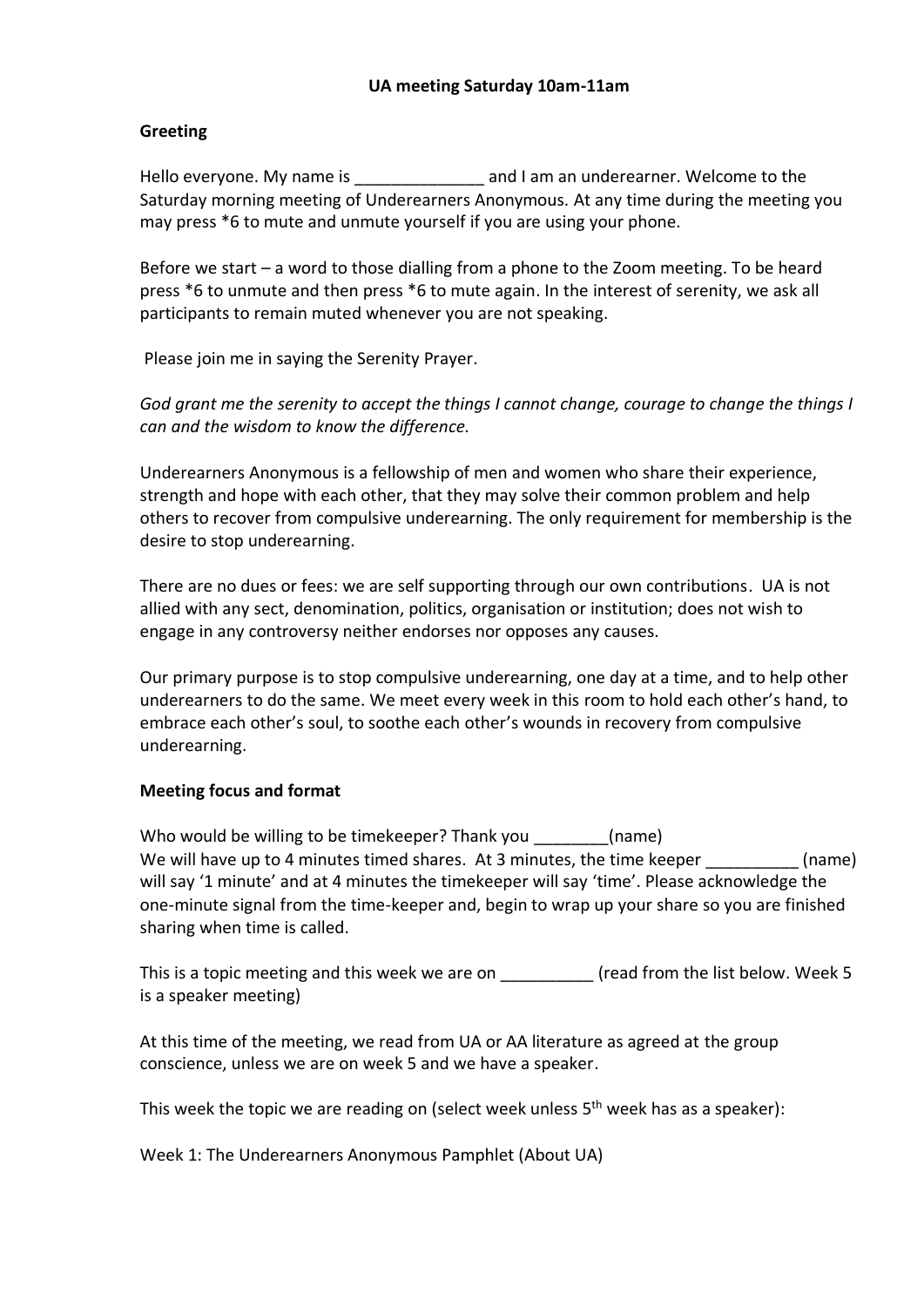Week 2: The AA 12 Steps and 12 Traditions (changing the words 'drinking' to 'underearning', 'alcoholic' to 'underearner' and 'sobriety' to 'prosperity' Week 3: The UA Symptoms and Tools

Week 4: Hiding and Biting and Shining and Receiving.

Week 5: **20 minute speaker** meeting with sharing until **11.25am.** No speaker? Select any of the 4 above

Note: at a group conscience we decided to time the length of the readings to no more than10 minutes.

### **Ask for readers**

Ask for readers of the topic which can be found on the ua-au.org website.

### **Welcome**

Before we begin sharing, we would like to welcome everyone to the meeting and acknowledge you being here. Would people on the line like to introduce themselves by name only and say if this is their first meeting?

*[If there are newcomers say….]*

For the newcomers it is suggested that you attend at least 6 meetings so that you may have time to identify with the speakers, begin to absorb the UA concepts, and learn more about the program by exploring the website and making outreach calls.

*Just a gentle reminder, to everyone, including those who are doing any service, please remember to stay muted when you are not speaking.*

## **Sharing**

Speakers are invited to discuss the reading or your recovery path, e.g.: where you have been, where you are now, your experience with the Tools of UA Recovery, and your vision of the future. We refer to this as 'Living in the Solution'

We do not engage in cross talk, which we define as interrupting or directly addressing another speaker.

It is now time for sharing who would like to share? (Chair picks someone to share if there is a prolonged silence).

# **If sharing finished before 10.50am make time for around the room sharing of Actions for this week. If Speaker meeting do the same if finished sharing before 11.20am**

## **Wrap 10:55am OR 11.25am if we have a 20 minute speaker on week 5**

That's all the time we have for sharing and I would like to thank everyone who shared, and for time keeping time  $\qquad \qquad$  and the people who did the readings. Thank you for letting me be of service.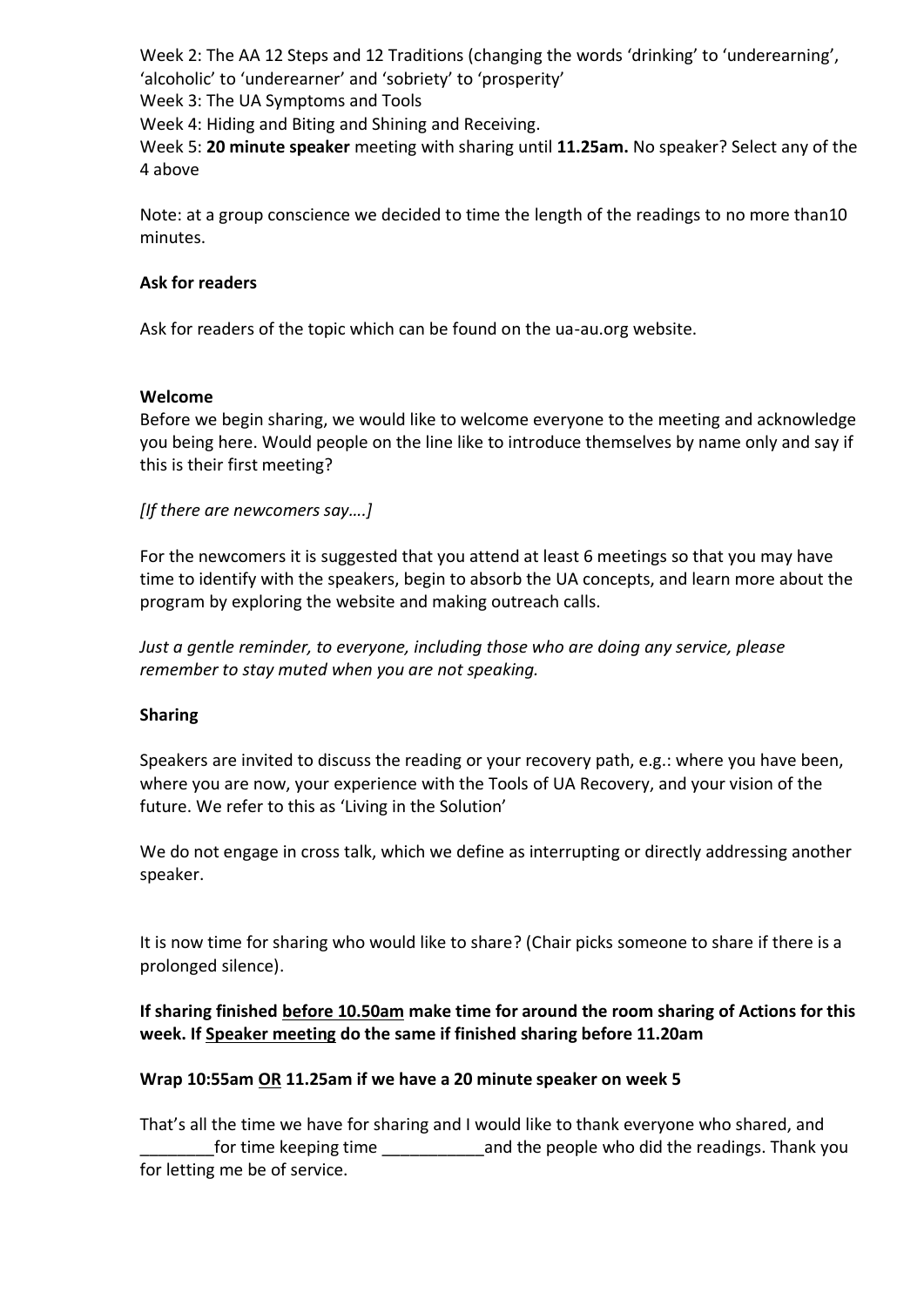The meeting has a Business Meeting on the first Saturday of each month.

Are there any announcements?

## **Seventh Tradition**

UA has no dues or fees, we are self-supporting through our own contributions, but we do have expenses; for our Zoom subscription, dissemination of UA literature, the maintenance of its website, and costs incurred by the General Service Board. Contributions can be made via PayPal on the Australian UA website at www.ua-au.org or to UASat7thTrad@gmail.com. The secretary will put these details in the chat box.

Please give what you can, but if you can give nothing for now keep coming back because you are more important than your money.  $\prod_{i=1}^{n}$  Newcomers are not required to contribute and are invited to look at the newcomer welcome packs on the Underearnersanonymous.org website.

### **Number Exchange**

Before we close the meeting, we'll exchange names for outreach. This is a wonderful opportunity to find an Action Partner and fellows for Action Meetings. If you want to contact someone you heard on today's meeting, please call out their names now and we ask those members to stay on the call, if they are able, until after we say the Serenity prayer. I will stay on the line after the meeting to facilitate exchange of numbers or e-mails. If a person's name has already been asked for, please don't repeat that person's name.

Can we confirm who is chairing next weeks meeting?

#### **The promises**

Would someone read one set of the Promises of UA Recovery that can be found on the website.

#### **Closing**

In closing the opinions expressed here today are strictly those of the individuals who gave them. The things you have heard here are spoken in confidence and should be treated as confidential. We do not take outside the meting who or what we hear at the meeting.

If you try to absorb what you have heard, you are bound to gain a better understanding of the way to handle your problems and begin to change your life. Talk to each other, reason things out with someone else. Let there be no gossip or criticism of one another, but only Love, Understanding and Companionship.

## **Would you please unmute your phone or Zoom and join me in saying the Serenity Prayer:**

*God grant me the serenity to accept the things I cannot change, courage to change the things I can and the wisdom to know the difference.*